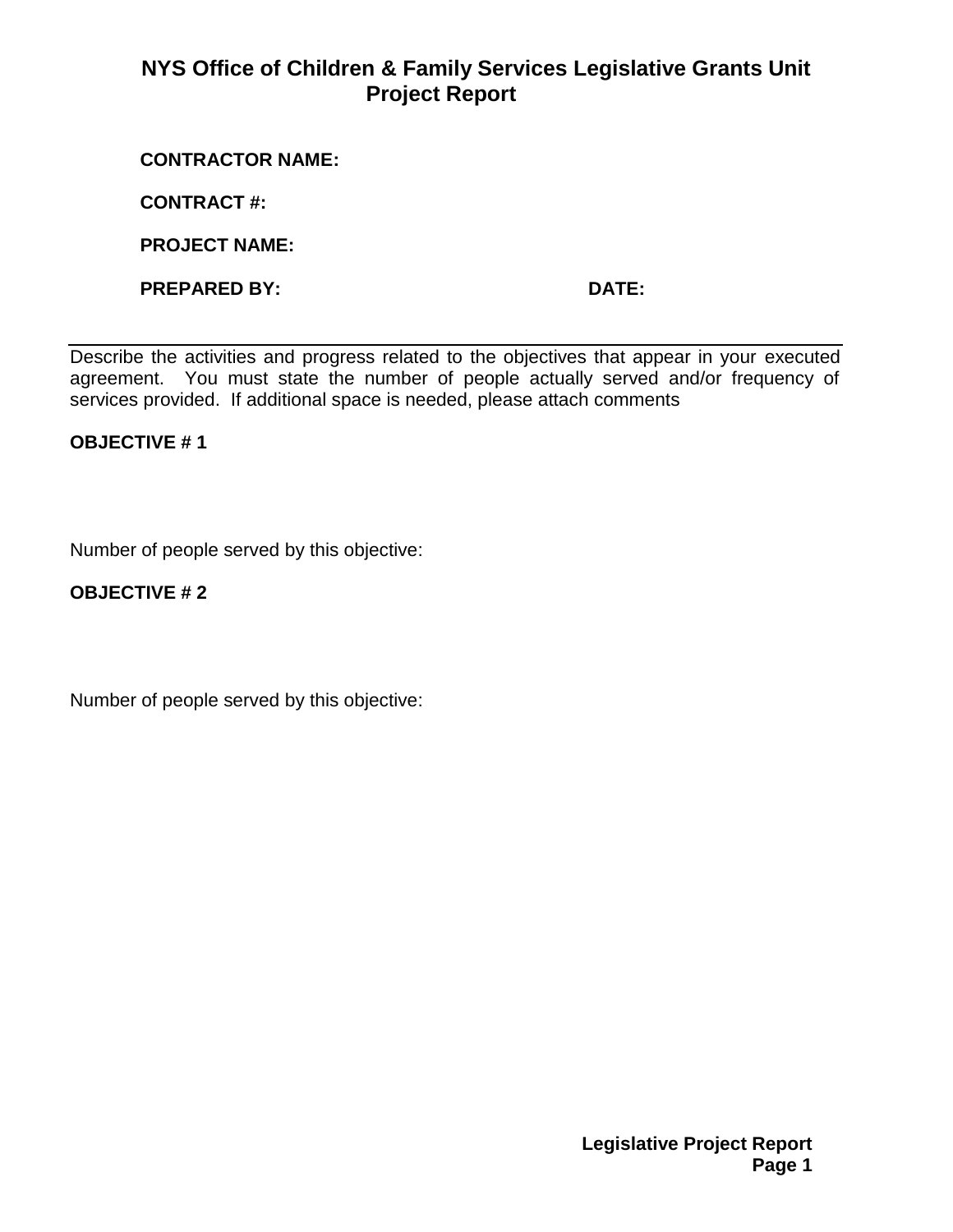# **NYS Office of Children & Family Services Legislative Grants Unit Project Report**

### **OBJECTIVE # 3**

Number of people served by this objective:

### **OBJECTIVE # 4**

Number of people served by this objective:

### **OBJECTIVE # 5**

Number of people served by this objective: